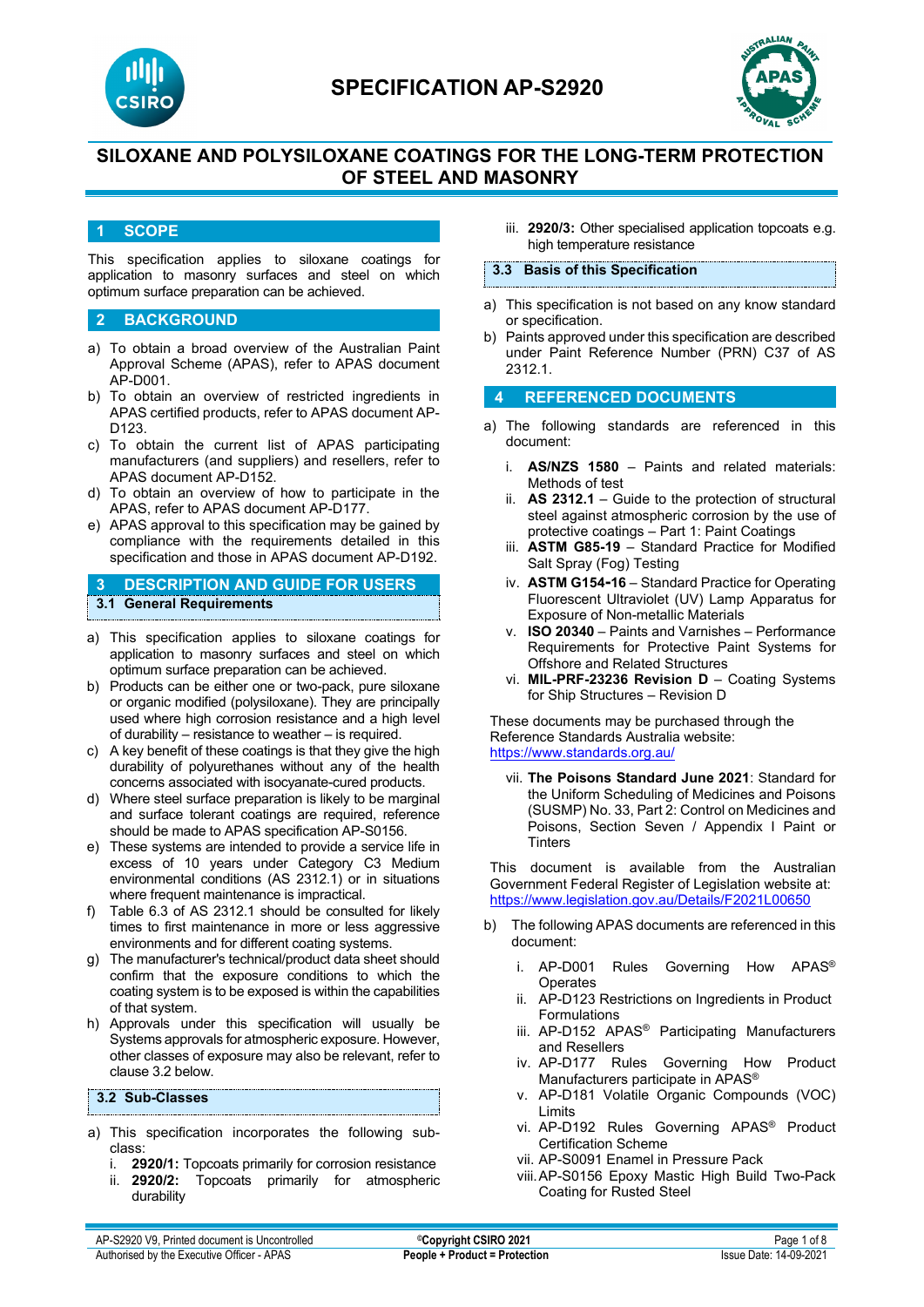



# **SILOXANE AND POLYSILOXANE COATINGS FOR THE LONG-TERM PROTECTION OF STEEL AND MASONRY**

All APAS documents are available for download from the APAS website: <https://vs.csiro.au/apas/documents/>

All APAS specifications are available for download from the APAS website: <https://vs.csiro.au/apas/specifications/>

## **5 COMPOSITIONAL REQUIREMENTS**

- **5.1 Binder**
- a) Although not restricted by this specification, typically the binder shall be either a pure siloxane or an organically modified siloxane, available as either a single or twopack product.
- b) The organic modification shall be typically acrylic, urethane or epoxy (or other) to achieve the desired balance of properties.

#### **5.2 Volatiles**

- a) Although the product is high solids, low VOC, the volatile<br>portion will typically be comprised either of portion will typically be comprised hydrocarbons or oxygenated solvents.
- b) For VOC content restrictions, refer to APAS document AP-D181.

### **5.3 Pigmentation**

a) The pigmentation shall be chosen to impart the properties detailed in clause 10, Table 1 below.

#### **5.4 Colour**

- a) Products approved under this specification are normally available in a wide range of colours.
- **6 PRODUCT APPROVAL REQUIREMENTS 6.1 General Requirements**
- a) The product and its application for approval shall comply with the relevant requirements of APAS document AP-D192 during the life of the approval.

#### **6.2 Technical Requirements**

a) The product shall comply with **all** the requirements of clause 10, Table 1 below.

#### **6.3 Health and Safety Requirements**

- a) The manufacturer's Safety Data Sheet (SDS) must be studied closely prior to using the product and complied with during use of the product.
- b) As products covered by this specification may contain solvents, the paint is considered flammable and should be stored away from all sources of heat or ignition.
- c) Containers should be resealed immediately after use and good ventilation provided during use to minimise the risk of fire or explosion and the long-term toxic effects of absorption of the vapour into the lungs.
- d) Care should be taken to avoid contact with the skin using protective clothing and barrier cream. All pumping equipment should be adequately earthed. A

full-face air fed respirator should be used when spraying.

- e) Products intended for sale in Australia shall comply with all the requirements of the SUSMP. Products intended for sale in other countries shall comply with all local WHS and environmental requirements.
- f) The product shall comply with all requirements of clause 6.3 and 6.4 of APAS document AP-D192.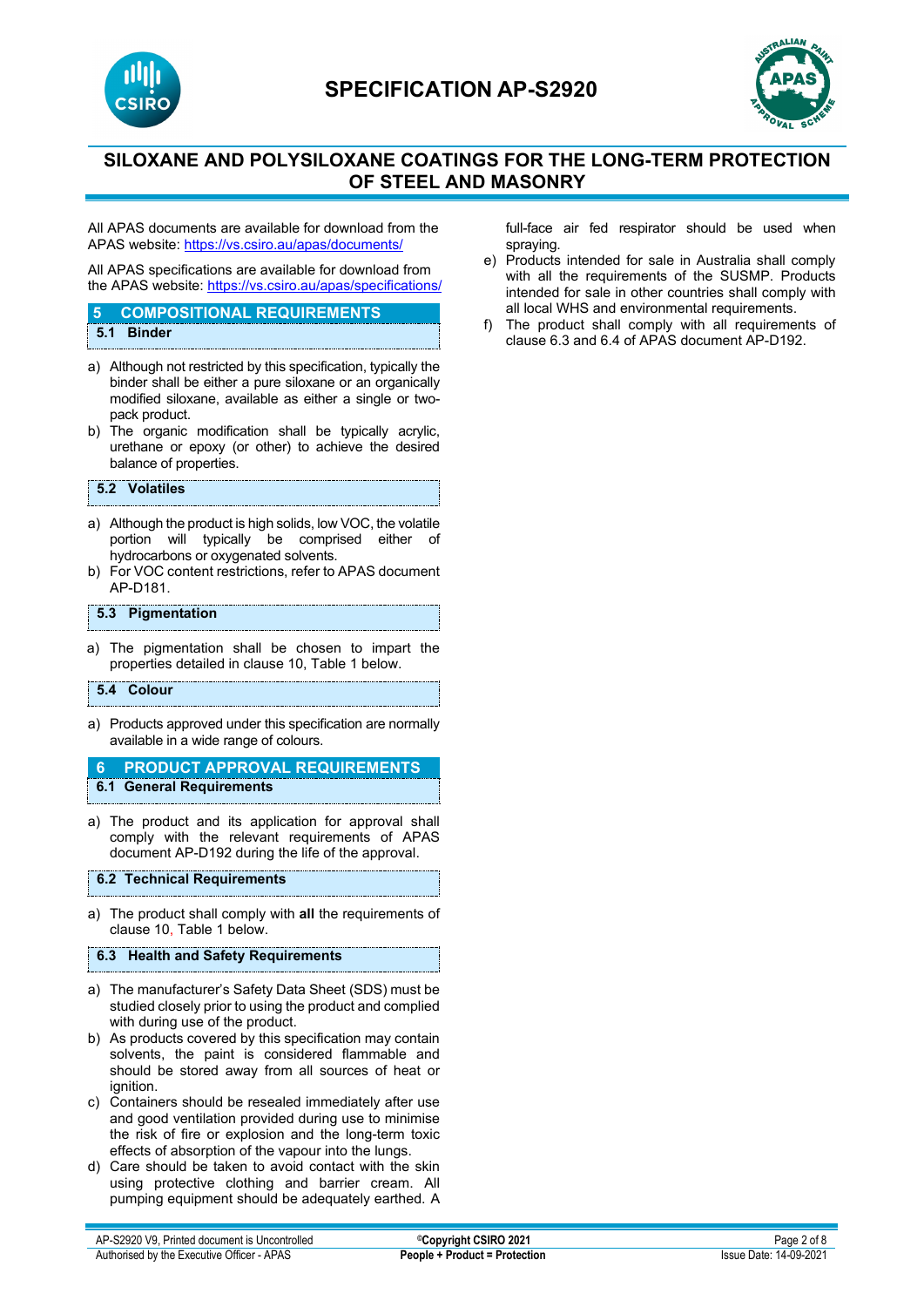



# **SILOXANE AND POLYSILOXANE COATINGS FOR THE LONG-TERM PROTECTION OF STEEL AND MASONRY**

### **7 APPENDIX A**

#### **Accelerated Durability Tests**

- **7.1 General:** CLASS II (Interim) approval [refer to APAS document AP-D192, clause 7.2 b)] may be given on the basis of satisfactory performance of accelerated durability test defined below.
- **7.2** This test is based on ISO 20340 Paints and Varnishes – Performance requirements for protective paint systems for offshore and related structures – Annex A.

### **7.3 Apparatus:**

- i. Panels: Mild steel of suitable size coated in the applicant full coating system (including primer and/or intermediate coats) according to manufacturer's recommendations and cured for a minimum of 7 days at routine conditions. Triplicate panels are required plus one unexposed control. The exposure panels shall be scored through to base metal with an **X** of minimum dimensions 75 mm
- ii. Fluorescent UV-Condensation exposure chamber complying with ASTM G154 e.g. QUV incorporating UVA-340 lamps
- iii. Salt fog/dry cabinet complying with ASTM G85 Annex A5 e.g. Q-FOG
- iv. Freezer capable of maintaining -20  $\pm$  2 °C
- v. Microscope
- **7.4 Exposure Conditions:** The test panels are exposed to alternating cycles of 72 hours in the QUV chamber (Friday AM to Monday AM) followed by 72 hours in the Q-FOG chamber (Monday AM to Thursday AM) followed by 24 hours in a freezer at -20  $\pm$  2 °C.
- **7.5** Settings for the QUV shall be:
	- i. 4 hours UV (using UVA-340 lamps) at  $60 \pm 3$  °C. This shall be followed by
	- ii. 4 hours condensation at  $50 \pm 3$  °C.
- **7.6** Settings for the Q-FOG shall be:
	- i. 1 hour salt fog at 25 °C. The salt electrolyte shall comprise 0.05% sodium chloride and 0.35% ammonium sulphate. This shall be followed by
	- ii. 1 hour dry off at  $35 \pm 2$  °C.
- **7.7** The cycle shall be repeated until the required number of hours has been achieved.

### **8 APPENDIX B**

### **Method for Assessing Protection Against Graffiti**

**8.1 General:** All panel conditioning, coating application, curing and graffiti removal shall be carried out under routine drying conditions.

### **8.2 Panel Preparation:**

- i. Apply the coating (system) to a mild steel panel 300 x 150 mm, according to the coating manufacturer's instructions and allow to cure for 7 days.
- ii. Apply black spray pack enamel (approved to APAS specification AP-S0091) at a nominal dry film thickness of 30µm to approximately 20% of the panel area and allow to dry for 96 hours.
- iii. Using a broad tip (approx. 1cm wide) solvent based felt tip marking pen, apply several approx. 1cm wide stipes to a clean section of panel close to the spray paint.

### **8.3 Assessment:**

- i. Attempt to remove the markings using the thinning solvent for the product (or a nominated graffiti remover) in accordance with the manufacturer's instructions.
- ii. Rinse panel free of remover/graffiti residues with water, wipe dry. The coating shall exhibit complete removal of the markings and no discernible effect on the graffiti barrier.
- iii. Condition the test panel examined for a further 2 hours  $\pm$  5 minutes and repeat steps 8.2 ii. to 8.3 ii. ensuring the **graffiti** is applied to the same area of the test panel as previously.
- iv. Repeat step 8.3 iii. to provide a test sequence comprising 3 complete cycles of graffiti application and removal.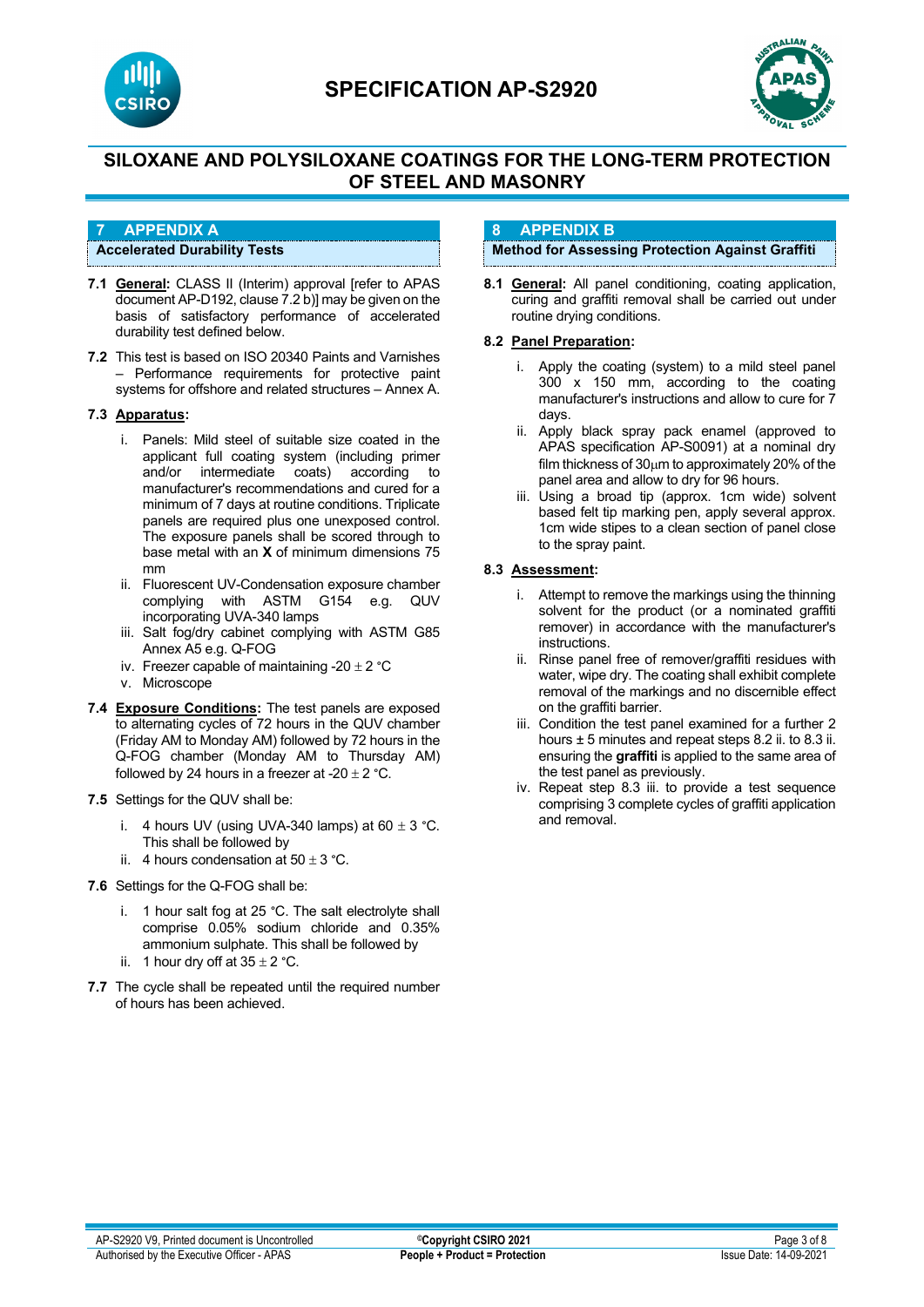



# **SILOXANE AND POLYSILOXANE COATINGS FOR THE LONG-TERM PROTECTION OF STEEL AND MASONRY**

### **9 APPENDIX C**

**Edge Retention Test**

### **9.1 General:**

Products with high surface tension properties and too much flow, can cause issues with product **running away** from sharp edges. The resulting low film builds at these sharp edges can reduce the protecting properties of the coating, resulting in premature breakdown of the coating. Edge retention becomes critical in two coat systems offering long term service e.g., 15-25 years, compared to typical 3 or 4 coat systems. Consequently, edge retention is a critical parameter in the evaluation of siloxane and polysiloxane coatings.

Evaluation of edge retention must be carried out on the recommended system, not the coating on its own, as the creep from bare metal is not necessarily the same as from a primer/intermediate coat.

#### **9.2 Apparatus:**

- i. Aluminium extrusion 60 mm sides, approx. 180 mm long and approx. 3 mm cross-section. The extrusion angle shall be  $90 \pm 3$  degrees. Radius of curvature at the bend shall not be greater than 1.0 mm. These extrusions are available as **off the shelf** items.<br>ii. Microscope
- with attachments capable of measuring dry film builds of less than 20 microns.

#### **9.3 Procedure:**

### **9.3.1 Sample Preparation:**

- i. Using a rag wetted with a suitable hydrocarbon solvent, wipe the angle clean of any contaminants.
- ii. Using 80 grit emery paper, abrade both flat faces of the angle including the ridge. Clean off any residue using the rag in 9.3.1 i. above.
- iii. Prepare the paint sample for spraying according to the manufacturer's directions.

### **9.3.2 Paint Application:**

- i. Using a conventional spray gun, and with the long side of the angle vertical, within one minute spray square onto each face sufficient paint to achieve the manufacturer's recommended wet film thickness on each flat face. The final pass shall be made to the sharp edge of the extrusion. The aim is to achieve the correct dry film thickness (DFT) on both flat faces and to determine the resulting DFT on the edge.
- ii. Immediately after application of the correct amount of paint, transfer the aluminium angle to the drying area and allow curing to take place in a vertical orientation for a period of seven days in routine conditions.

### **9.3.3 Dry Film Thickness (DFT) Determination:**

- i. Using a band saw or a hacksaw, cut the angle into nine samples approx. 20 mm in length.
- ii. Using either polyester or epoxy casting resin, cast groups of 3 angle sections together, resulting in 3 casts with 3 sections in each cast.
- iii. Grind the cold mounts using either fine emery paper or a polishing machine to yield a surface from which the film builds can be measured.
- iv. Using a microscope with a calibrated graticule, on each section, take two (2) DFT measurements on each flat surface and one reading on the peak. Calculate and record the average DFT<sub>flat</sub> of each section. Repeat for the other 8 sections.
- v. For each section, calculate the ratio:

 $DFT<sub>peak</sub>$  $\overline{DFT}_{\text{flat}}$ 

Express ratio as a percentage.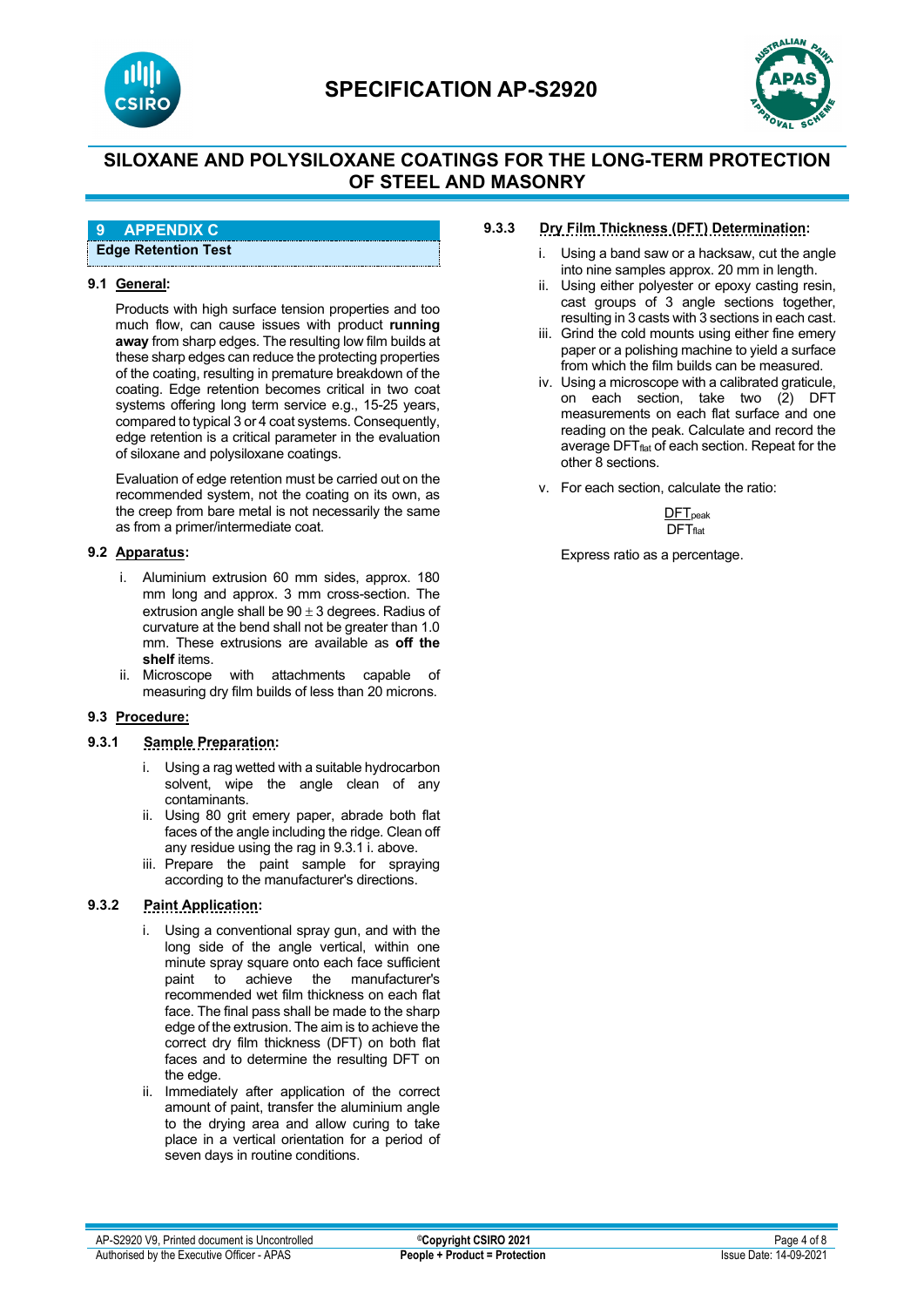



# **SILOXANE AND POLYSILOXANE COATINGS FOR THE LONG-TERM PROTECTION OF STEEL AND MASONRY**

# **10 TABLE 1: PERFORMANCE PROPERTIES**

| <b>TEST</b>                    | <b>AS/NZS</b><br>1580<br><b>METHOD</b> | <b>REQUIREMENTS</b>                                                                                                                                                                     |  |  |
|--------------------------------|----------------------------------------|-----------------------------------------------------------------------------------------------------------------------------------------------------------------------------------------|--|--|
| <b>For EACH Component</b>      |                                        |                                                                                                                                                                                         |  |  |
| Preliminary Examination        | 103.1                                  | To be readily reincorporated. Shall be free of coarse particles, gel and<br>foreign matter.                                                                                             |  |  |
| Density                        | 202.1 or<br>202.2                      | Value to be reported.                                                                                                                                                                   |  |  |
| Non-Volatile Content           | 301.1                                  | Value to be reported.                                                                                                                                                                   |  |  |
| <b>VOC Content</b>             | APAS<br>AP-D181                        | Refer to APAS document AP-D181 for method and limits.                                                                                                                                   |  |  |
|                                |                                        | If the APAS specification is not listed on AP-D181, a declaration of<br>VOC content is still required.                                                                                  |  |  |
| <b>Wet Mixed Paint Tests</b>   |                                        |                                                                                                                                                                                         |  |  |
| <b>Preliminary Examination</b> | 103.1                                  | The mixed material shall be readily reincorporated. Shall be free of<br>coarse particles, gel and foreign matter.                                                                       |  |  |
| <b>Volume Solids</b>           | 301.2                                  | Value to be reported.                                                                                                                                                                   |  |  |
| Thinning or Mixing Properties  | 208.1                                  | Using 10% of manufacturers recommended thinner, there shall be no<br>signs of incompatibility.                                                                                          |  |  |
| Viscosity                      | 214.x                                  | State method and record results.                                                                                                                                                        |  |  |
| Application                    | 205.2 or<br>205.4                      | When sprayed to the specified wet film build, a film free of bits and<br>film defects shall result with no clogging of the spray gun.                                                   |  |  |
| <b>Storage Properties</b>      | 211.1                                  | When stored at 25°C for 18 months, the material shall not exhibit<br>settling rating less than 6. Any settlement shall be easily<br>reincorporated with manual stirring.                |  |  |
| <b>Aged Application</b>        | 205.2 or<br>205.4                      | When the aged sample (refer to Storage Properties above) is applied<br>by spray application, it shall produce a film equivalent in appearance<br>to the initial application test panel. |  |  |
| Pot Life (if applicable)       | 214.x                                  | Shall not be less than 2 hours.                                                                                                                                                         |  |  |
| <b>VOC Content</b>             | <b>APAS</b><br>AP-D181                 | Refer to APAS document AP-D181 for method and limits.<br>If the APAS specification is not listed on AP-D181, a declaration of<br>VOC content is still required.                         |  |  |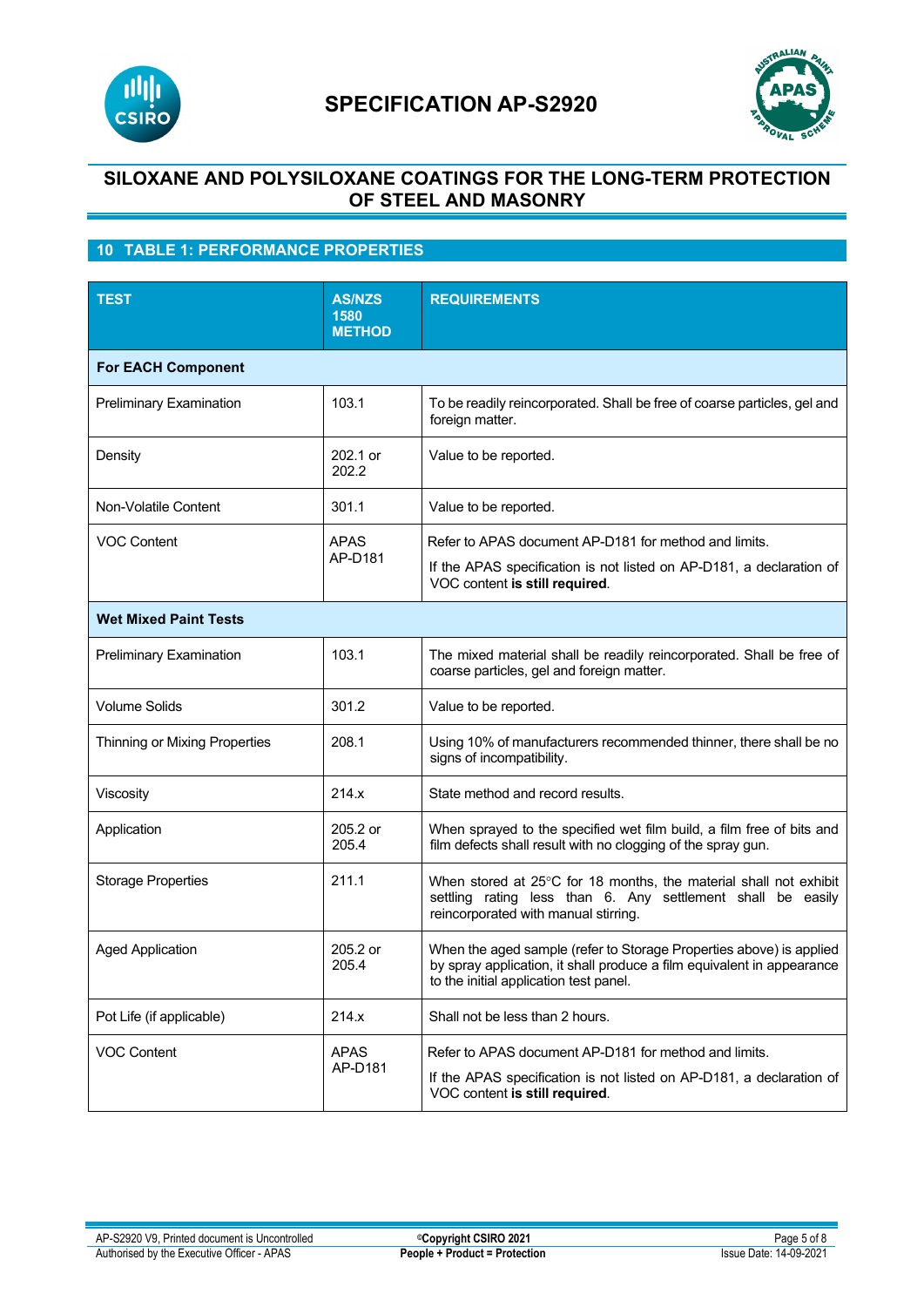



# **SILOXANE AND POLYSILOXANE COATINGS FOR THE LONG-TERM PROTECTION OF STEEL AND MASONRY**

| <b>TEST</b>                      | <b>AS/NZS</b><br>1580<br><b>METHOD</b>                                  | <b>REQUIREMENTS</b>                                                                             |                                                                                                                                                                                                                        |  |
|----------------------------------|-------------------------------------------------------------------------|-------------------------------------------------------------------------------------------------|------------------------------------------------------------------------------------------------------------------------------------------------------------------------------------------------------------------------|--|
| Dry Film Tests - ALL Sub-classes |                                                                         |                                                                                                 |                                                                                                                                                                                                                        |  |
| Surface Dry Time                 | 401.1                                                                   | Shall not be greater than 4 hours.                                                              |                                                                                                                                                                                                                        |  |
| Hard Dry Time                    | 401.6                                                                   | Shall not be greater than 12 hours.                                                             |                                                                                                                                                                                                                        |  |
| Curing                           | 403.1                                                                   | load of 1500gm.                                                                                 | After 7 days curing at routine conditions, the film shall withstand a                                                                                                                                                  |  |
| Flexibility                      | 402.1                                                                   | magnification.                                                                                  | When sprayed onto tinplate panels and air dried at routine conditions<br>for 28 days there shall be no cracking, loss of adhesion or separation<br>of the coats when bent around a 12mm mandrel and examined at 10X    |  |
| <b>Direct Impact Resistance</b>  | 406.1                                                                   | lifting of the film.                                                                            | An impact of 5 Joules shall not produce any cracking, chipping or                                                                                                                                                      |  |
| Adhesion                         | 408.5                                                                   | conditions.                                                                                     | Not less than 3 MPa for manufacturer's recommended system over<br>Class 2 $\frac{1}{2}$ blast cleaned mild steel after 7 days curing at routine                                                                        |  |
| <b>Specular Gloss</b>            | 602.2                                                                   |                                                                                                 | Not less than 80% on a 60° head when drawn down on glass.                                                                                                                                                              |  |
| Finish                           | Visual                                                                  |                                                                                                 | The sprayed finish shall be smooth and free of defects, uniform in<br>visual colour and gloss and typical of the product.                                                                                              |  |
| <b>Recoating Properties</b>      | 404.1                                                                   | defect in the original coat.                                                                    | When a film that has been cured for 7 days at routine conditions is<br>resprayed with another coat of the same product at the recommended<br>wet film build, there shall be no wrinkling, lifting or cracking or other |  |
|                                  | 402.1                                                                   | around a 6mm mandrel.                                                                           | No cracking, loss of adhesion or separation of the coats when bent                                                                                                                                                     |  |
|                                  | 403.1                                                                   | Shall withstand a 1500gm load.                                                                  |                                                                                                                                                                                                                        |  |
|                                  | 408.2                                                                   | Adhesion rating shall not be greater than 0.                                                    |                                                                                                                                                                                                                        |  |
| <b>Edge Retention</b>            | Clause 9,<br>Appendix C                                                 | than 50%.                                                                                       | Average ratio shall not be less than 70% with no single reading less<br>NOTE: Based on US Navy specification MIL-PRF-23236.                                                                                            |  |
| <b>Accelerated Durability</b>    | Clause 7,<br>Appendix A                                                 | not be greater than the following:                                                              | After 4200 hours (25 cycles) at the specified exposure, ratings shall                                                                                                                                                  |  |
|                                  | 481.1.5                                                                 | Gloss change                                                                                    | Not less than 75% of original gloss shall be<br>retained.                                                                                                                                                              |  |
|                                  | 481.1.7<br>481.1.8<br>481.1.9<br>481.1.11<br>481.1.12<br>481.3<br>408.5 | Checking<br>Cracking<br><b>Blistering</b><br>Chalking<br>Colour change<br>Corrosion<br>Adhesion | 0<br>0<br>0<br>0<br>0<br>Visible corrosion rating not greater than 0<br>Not less than 50% of original value                                                                                                            |  |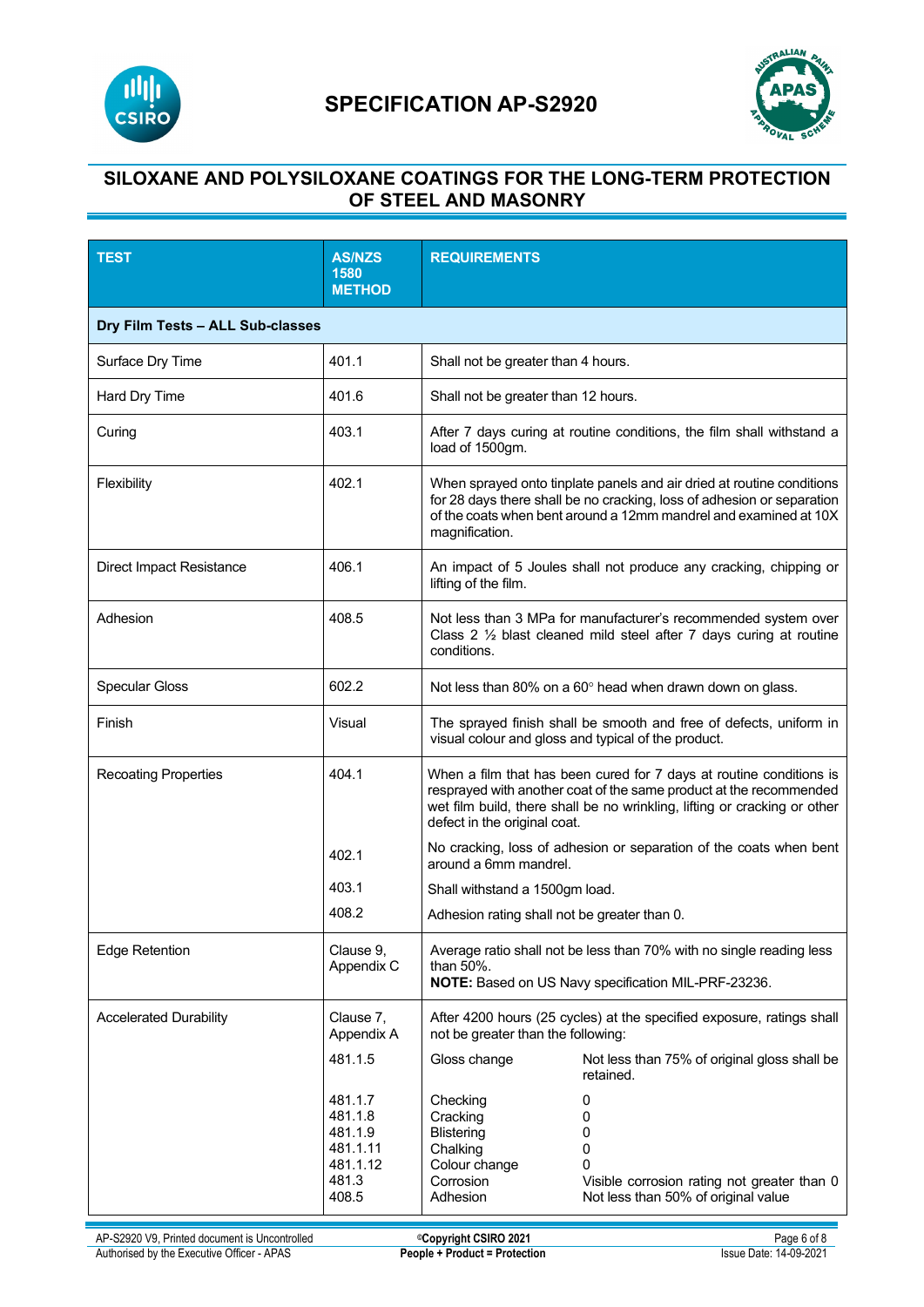



# **SILOXANE AND POLYSILOXANE COATINGS FOR THE LONG-TERM PROTECTION OF STEEL AND MASONRY**

| <b>TEST</b>                               | <b>AS/NZS</b><br>1580<br><b>METHOD</b> | <b>REQUIREMENTS</b>                                                                                                                                                                                                                                                                                                                                                                                                                                                                                                                                             |  |  |
|-------------------------------------------|----------------------------------------|-----------------------------------------------------------------------------------------------------------------------------------------------------------------------------------------------------------------------------------------------------------------------------------------------------------------------------------------------------------------------------------------------------------------------------------------------------------------------------------------------------------------------------------------------------------------|--|--|
| Dry Film Tests - ALL sub-classes (Cont.,) |                                        |                                                                                                                                                                                                                                                                                                                                                                                                                                                                                                                                                                 |  |  |
| Resistance to Weathering                  | 457.1                                  | After 72 months exposure at all 3 atmospheric exposure sites (listed<br>in APAS document AP-D192, clause 12), all panels shall exhibit<br>ratings not greater than those nominated in the accelerated<br>weathering test above <b>except that</b> gloss retention shall be not less<br>than 75% of original value and colour change shall be not greater than<br>$\Delta E$ of 1.5 (white or off-white only).<br>CLASS II (Interim) approval may be granted on the basis of the above<br>results being achieved at 48 months.<br>All results shall be reported. |  |  |
| <b>Resistance to Graffiti</b>             | Clause 8,<br>Appendix B                | AP-S2920/1 & AP-S2920/2 only.<br>When tested according to clause 8, Appendix B, there shall be no<br>softening, marking or marring of the film after removal is complete.<br>All graffiti shall be easily removed.                                                                                                                                                                                                                                                                                                                                              |  |  |
| Dry Film Tests - Sub-class 2920/1 ONLY    |                                        |                                                                                                                                                                                                                                                                                                                                                                                                                                                                                                                                                                 |  |  |
| <b>Corrosion Resistance</b>               | 481.3                                  | Creep from the scribe shall not be greater than 3 mm.                                                                                                                                                                                                                                                                                                                                                                                                                                                                                                           |  |  |
| Resistance to Chemicals                   |                                        | A drop each of 10% nitric acid, 10% sulphuric acid and 10% sodium<br>hydroxide, when left for 2 hours at routine conditions under a watch<br>glass, shall have no effect on the film surface.                                                                                                                                                                                                                                                                                                                                                                   |  |  |
| Resistance to Solvents                    |                                        | A drop each of solvents methoxy propanol (monopropylene glycol<br>methyl ether), white spirit, xylene and butyl acetate, when left for 2<br>hours at routine conditions under a watch glass, shall have no effect<br>on the film surface when inspected 60 minutes after removal from<br>exposure.                                                                                                                                                                                                                                                              |  |  |
| Dry Film Tests - Sub-class 2920/3 ONLY    |                                        |                                                                                                                                                                                                                                                                                                                                                                                                                                                                                                                                                                 |  |  |
| Heat Resistance (if applicable)           |                                        | A 250um DFB film of the paint system (primer(s) and topcoats) shall<br>be heated for 2 hours at 200°C then allowed to come to room<br>temperature for 60 minutes.                                                                                                                                                                                                                                                                                                                                                                                               |  |  |
|                                           | 406.1                                  | Impact Resistance: Not less than 50% of original figure.                                                                                                                                                                                                                                                                                                                                                                                                                                                                                                        |  |  |
|                                           | 402.1                                  | Flexibility: No cracking around a 12mm mandrel.                                                                                                                                                                                                                                                                                                                                                                                                                                                                                                                 |  |  |
|                                           | 601.4                                  | Colour Change: Shall be not greater than $\Delta E$ of 1.5.                                                                                                                                                                                                                                                                                                                                                                                                                                                                                                     |  |  |
|                                           | 602.2                                  | Gloss Change: Not less than 75% of original.                                                                                                                                                                                                                                                                                                                                                                                                                                                                                                                    |  |  |